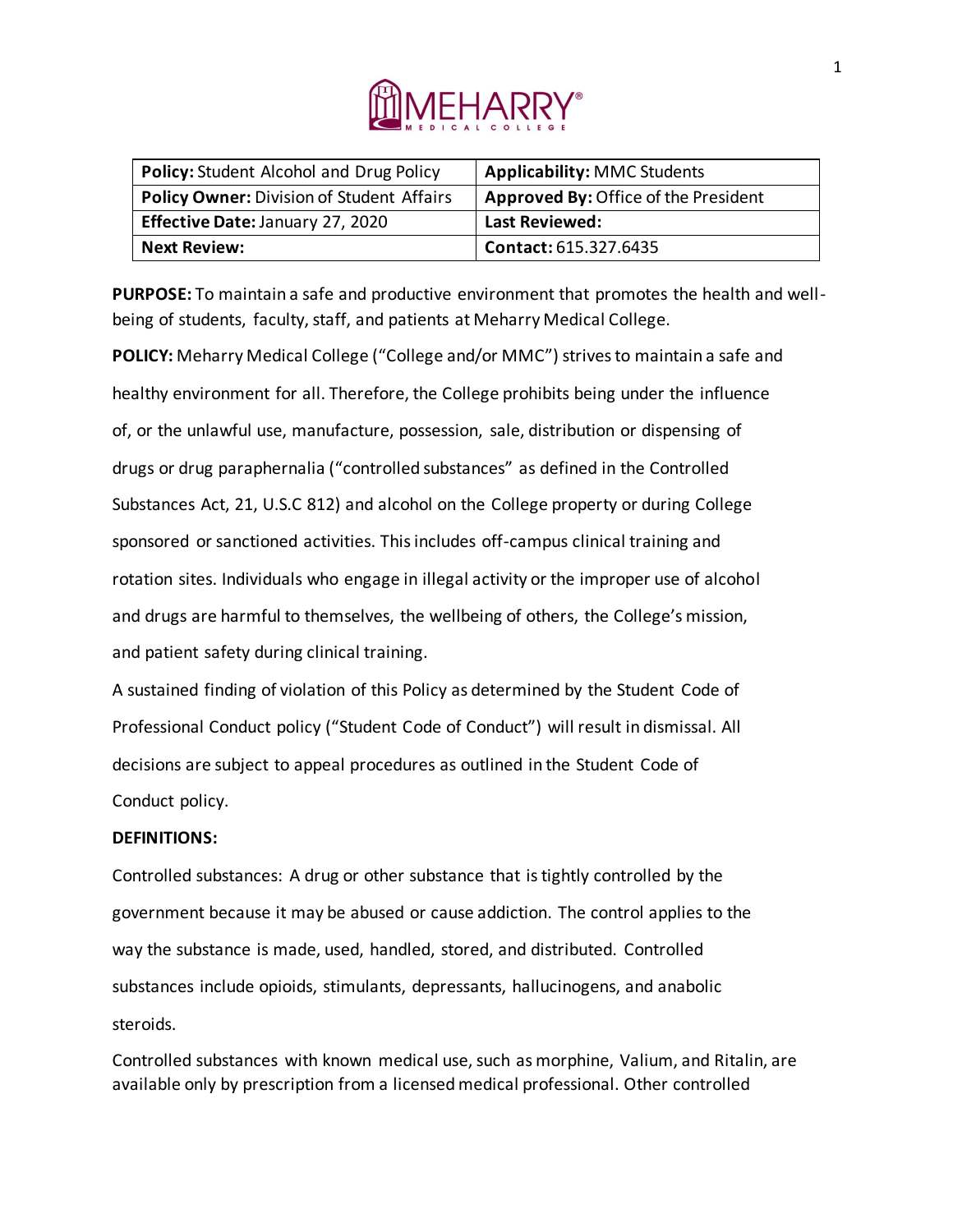

| <b>Policy: Student Alcohol and Drug Policy</b> | <b>Applicability: MMC Students</b>   |
|------------------------------------------------|--------------------------------------|
| Policy Owner: Division of Student Affairs      | Approved By: Office of the President |
| Effective Date: January 27, 2020               | <b>Last Reviewed:</b>                |
| <b>Next Review:</b>                            | <b>Contact: 615.327.6435</b>         |

substances, such as heroin and LSD, have no known medical use and are illegal in the United States.

**STUDENT SELF-REFERRAL:** The College understands that alcohol and drug abuse is a treatable condition and as an academic health science center, is dedicated to "Service to All Mankind." The College acknowledges that it has a responsibility to facilitate preventive activities and offer treatment to students who are affected by alcohol and other drug abuse issues. MMC favors early intervention and strongly encourages all students with drug and/or alcohol problems to seek help voluntarily. MMC's Counseling Service Center will make treatment and referral services available to students upon their request. Treatment programs are administered or facilitated through the Tennessee Health Related Boards Peer Assistance Program (PAP). MMC respects the confidentiality rights of a student and will assist them to continue their education and employment, if possible. MMC also respects the rights of patients and is committed to protecting them from harm that may be caused by students who are abusing or are under the influence of drugs or alcohol. Therefore:

1. Any student who is referred, volunteers, or is admitted into the Peer Assistance Program, will be removed from clinical training and placed on a Leave of Absence until the College certifies the student has successfully completed the program and currently meets the Technical Standards of the College.

2. Students who fail to cooperate and/or complete the program may be dismissed due to failure to meet the Technical Standards of the College.

3. The student's respective school, in conjunction with the Division of Student Affairs, will take into consideration the student's academic and professional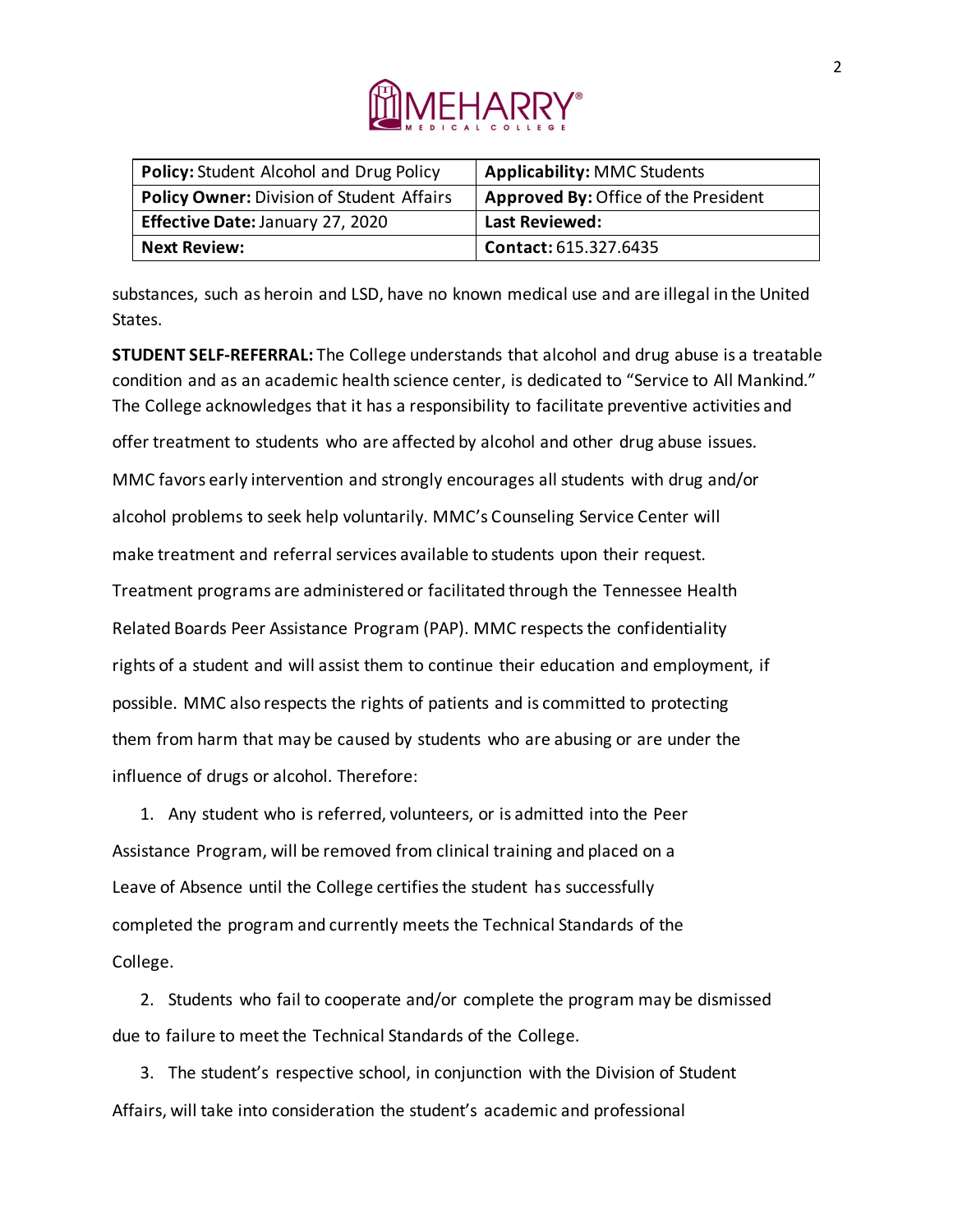

| Policy: Student Alcohol and Drug Policy   | <b>Applicability: MMC Students</b>   |
|-------------------------------------------|--------------------------------------|
| Policy Owner: Division of Student Affairs | Approved By: Office of the President |
| <b>Effective Date: January 27, 2020</b>   | <b>Last Reviewed:</b>                |
| <b>Next Review:</b>                       | Contact: 615.327.6435                |

status and the student's compliance with the recommended actions.

4. College policy prohibits discrimination against qualified individuals with

disabilities. This Policy proposed to be consistent with that commitment and in

compliance with applicable law, including the Americans with Disabilities Act

and Section 504 of the Rehabilitation Act.

**DRUGS AND ALCOHOL TESTING:** Students are subject to drug and alcohol testing: preenrollment, pre-clinical, clinical, reasonable suspicion (See Student Substance Abuse Process) and random testing.

## **POLICY VIOLATIONS:**

Examples of policy violations include, but are not limited to, any of the following:

a. Failure of:

- i. Any drug/alcohol test
- ii. Mandatory drug/alcohol testing
- iii. Drug/alcohol test during routine medical screening MMC or affiliated sites
- iv. Reasonable suspicion drug/alcohol testing
- v. Random drug/alcohol testing

b. A written/verbal self-disclosure to faculty or College official by the student of drug/alcohol abuse.

## **SANCTIONS:**

If a student is found in violation of this Policy as determined by the Student Code of Conduct, they will be dismissed. All decisions are subject to appeal procedures as outlined in the policy. 2. A student who refuses to submit to mandatory drug/alcohol test will be immediately dismissed.

**READMISSION:** Students who have been removed from clinical training and placed on a Leave of Absence while seeking treatment may seek readmission to the program after having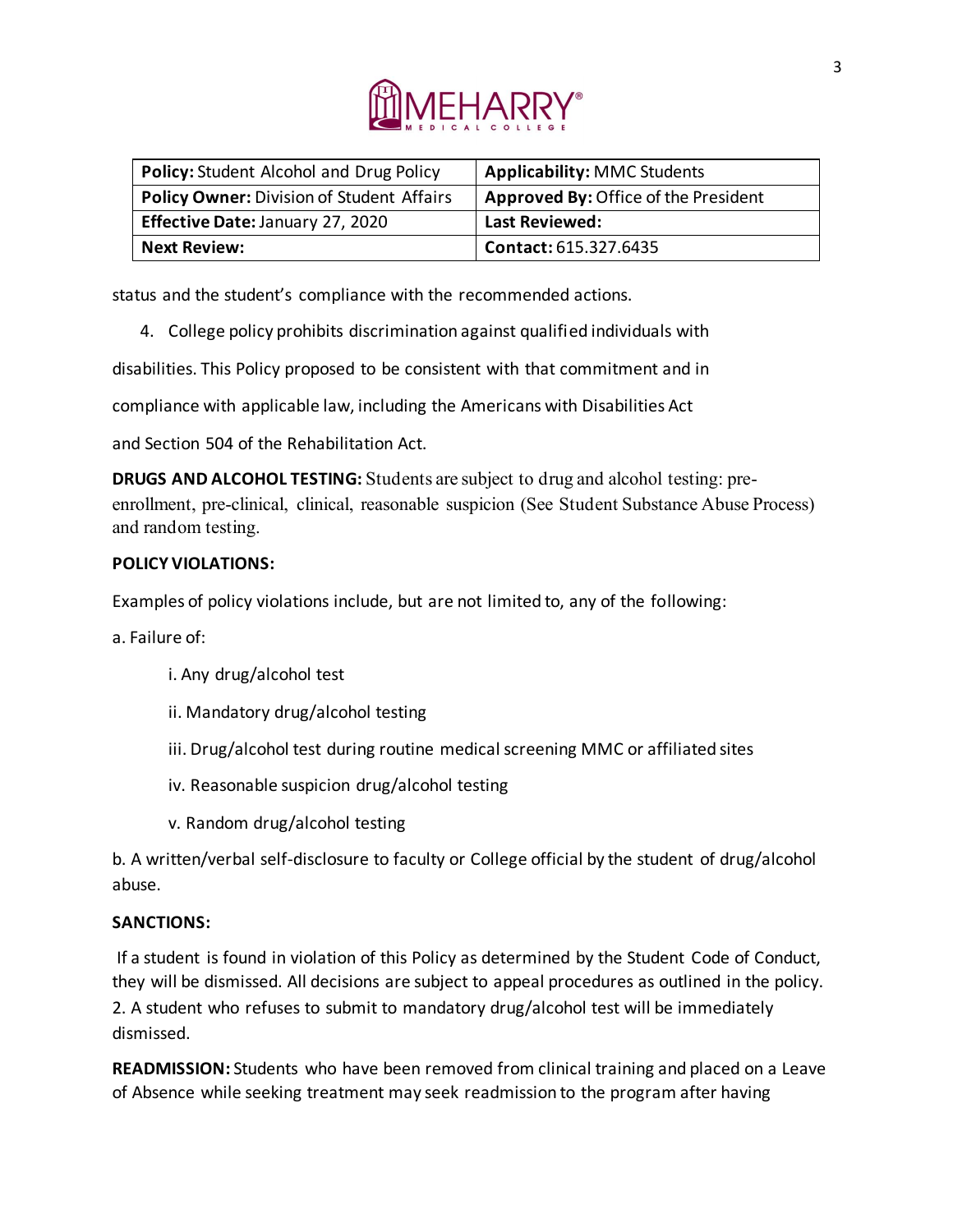

| <b>Policy: Student Alcohol and Drug Policy</b>   | <b>Applicability: MMC Students</b>          |
|--------------------------------------------------|---------------------------------------------|
| <b>Policy Owner: Division of Student Affairs</b> | <b>Approved By: Office of the President</b> |
| <b>Effective Date: January 27, 2020</b>          | Last Reviewed:                              |
| <b>Next Review:</b>                              | Contact: 615.327.6435                       |

successfully completed a Peer Assistance Program as discussed in the "Student Self-Referral" section. Although no formal College disciplinary action may be taken immediately after the violation, the individual impaired students will be required to participate in the Peer Assistance Program or another alternative resolution through a process or restriction not prescribed within the Student Professional Code of Conduct; and must establish that the individual student has addressed issues that contributed to the misconduct. Students entering the Peer Assistance Program or approved alternative treatment program, must consent to the treatment program disclosing information relevant to their treatment and successful completion of the program to the appropriate College officials.

#### 1. Eligibility

a. Successful Completion of Peer Assistance Program

i. A student place on a Leave of Absence due to a violation of this policy may be eligible for readmission to their respective program according to the procedures outlined in the Student Code of Conduct policy, and based on any applicable requirements of the program's respective accrediting body.

ii. If reinstated, the student must at his/her own expense, provide a negative drug/alcohol test result and satisfactory documentation of successful completion of any interventions required by the College.

iii. Random drug screens may be required by the College during the reminder of the student's enrollment. The student shall be responsible for the cost of all drug screening required by the College.

iv. After completion of the Peer Assistance program, an aftercare monitoring program may be mandated.

v. Upon the successful completion of a Peer Assistance Program and/or aftercare monitoring, a student may petition the College for expungement of the disciplinary record.

2. Students are not eligible for participation in Peer Assistance Programs or approved alterative treatment, if they are determined to have: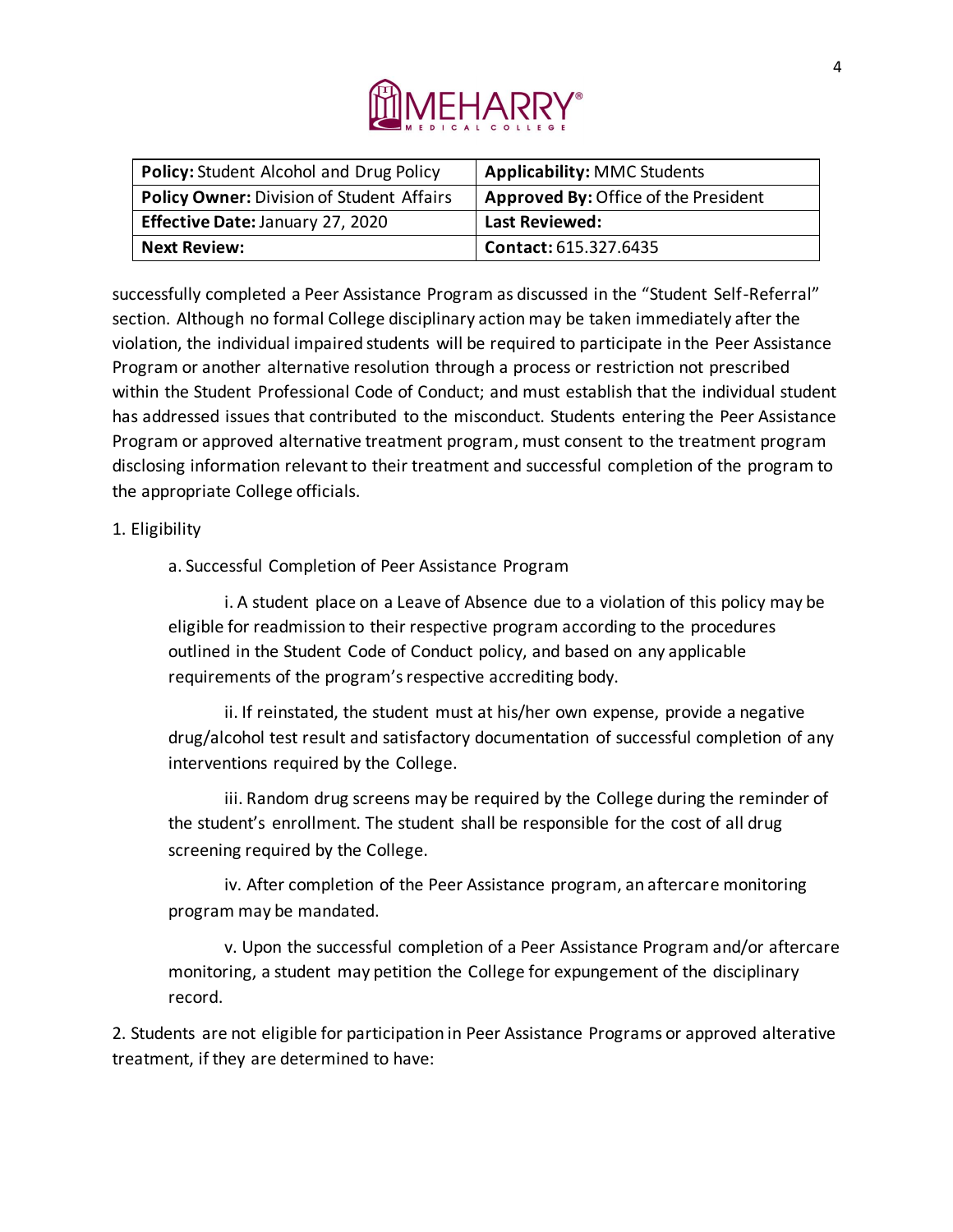

| <b>Policy: Student Alcohol and Drug Policy</b>   | <b>Applicability: MMC Students</b>   |
|--------------------------------------------------|--------------------------------------|
| <b>Policy Owner: Division of Student Affairs</b> | Approved By: Office of the President |
| <b>Effective Date: January 27, 2020</b>          | <b>Last Reviewed:</b>                |
| <b>Next Review:</b>                              | Contact: 615.327.6435                |

a. Engaged in the unlawful manufacture, possession, distribution, or dispensing of drugs or alcohol on College property during College sponsored or sanctioned activities or at a clinical training area.

b. Previously failed a drug/alcohol test or participated in a Peer Assistance Program.

- c. Entered into an alternative resolution agreement
- d. Been convicted of a misdemeanor or felony drug crimes; or

e. Engaged in other serious violations of the Standards of Conduct (e.g. physical or sexual assault, property destruction, disorderly behavior, theft, second incident of misconduct involving alcohol or drugs).

**ADDITIONAL ACTION BY SCHOOLS:** Each school may have its own requirements for Technical Standards and professionalism. The individual School may initiate proceedings to determine compliance with professionalism requirements or attainment of the minimum Technical Standards. This may happen at any time, independent of any pending criminal charges, campus disciplinary processes, or state regulatory or administrative actions.

**NOTICE REGARDING LEGALIZATION OF MARIJUANA:** Although some states may have legalized the recreational or medical use of marijuana, use of marijuana is strictly prohibited. Further, possession, use of, being under the influence of, or having any detectable levels of marijuana or cannabidiol (CBD) in their system at any time or location, ever, during the student's tenure in the program, is a violation of this College policy; the Student Code of Conduct; the College Drug Free policy; federal laws including the Controlled Substance Act and the Drug-Free Schools and Communities Act; and not the least, presents a clear threat to patient safety. (See Appendix A)

## **EXHIBITS:**

Student Alcohol and Drug Policy

Appendix A

Student Substance Abuse Process

Student Alcohol and Drug Policy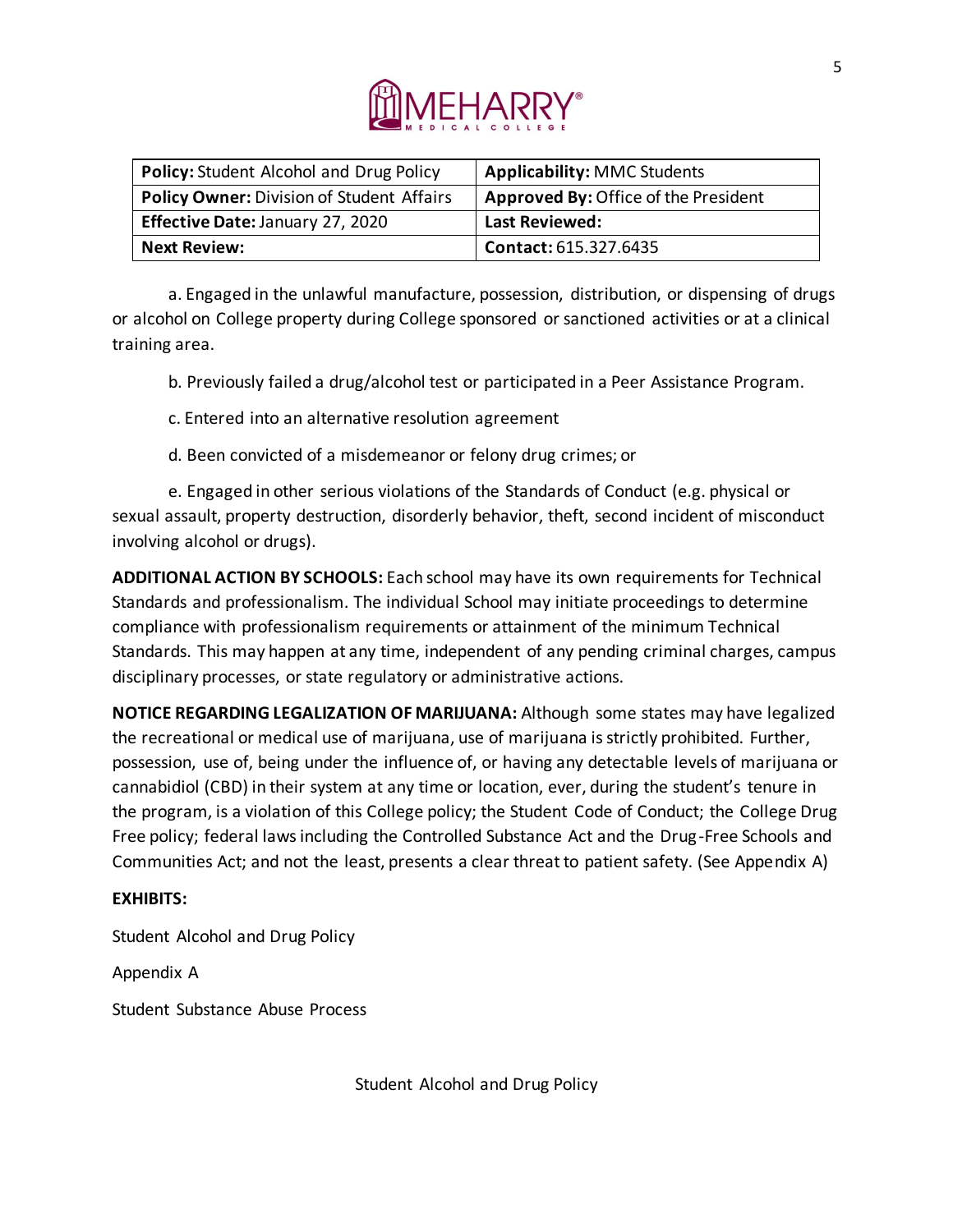

| <b>Policy: Student Alcohol and Drug Policy</b>   | <b>Applicability: MMC Students</b>          |
|--------------------------------------------------|---------------------------------------------|
| <b>Policy Owner: Division of Student Affairs</b> | <b>Approved By: Office of the President</b> |
| <b>Effective Date: January 27, 2020</b>          | <b>Last Reviewed:</b>                       |
| <b>Next Review:</b>                              | <b>Contact: 615.327.6435</b>                |

## Appendix A

## Policy on Drugs and Alcohol

Meharry Medical College ("College and/or MMC") strives to maintain a safe and healthy environment for all. Therefore, the College prohibits being under the influence of, or the unlawful use, manufacture, possession, sale, distribution or dispensing of drugs or drug paraphernalia ("controlled substances" as defined in the Controlled Substances Act, 21, U.S.C 812) and alcohol on the College property or during College activities, including off-campus clinical training and rotation sites. Individuals who engage in illegal activity or the improper or illegal use of alcohol and drugs are harmful to themselves, the wellbeing of others, the College's mission, and patient safety during clinical training.

A sustained finding of violation of this Policy as determined by the Student Code of Professional Conduct policy ("Student Code of Conduct") will result in dismissal. All decisions are subject to appeal procedures as outlined in the Student Code of Conduct policy.

Federal and state laws provide additional penalties including fines and imprisonment (Federal Drug Free Workplace Act; Federal Drug Free Schools and Communities Act, 21 USC § 841, et seq., Tenn. Code Anno. §39-6-401 et seq.) Meharry Medical College policies and local regulations also provide for action for drug and alcohol offenders, which may include referral for local prosecution or requiring the satisfactory participation in an approved drug or alcohol assistance or rehabilitation program.

In recent years some states have legalized the recreational or medical use of marijuana. However, use of marijuana is strictly forbidden. Further, possession, use or being under the influence, or have any detectable levels of marijuana in ones system at any time or location, ever, during a student's tenure in the program, is a violation of this College policy; the Student Code of Professional Conduct, and federal laws including the Controlled Substance Act and the Drug-Free Schools and Communities Act. Additionally, it presents a clear threat to patient safety.

Please note the use of CBD, even if sold legally, may contain sufficient levels of THC to produce a valid positive test.

# **Conduct Standards**

A student or student organization may be disciplined for the following types of misconduct: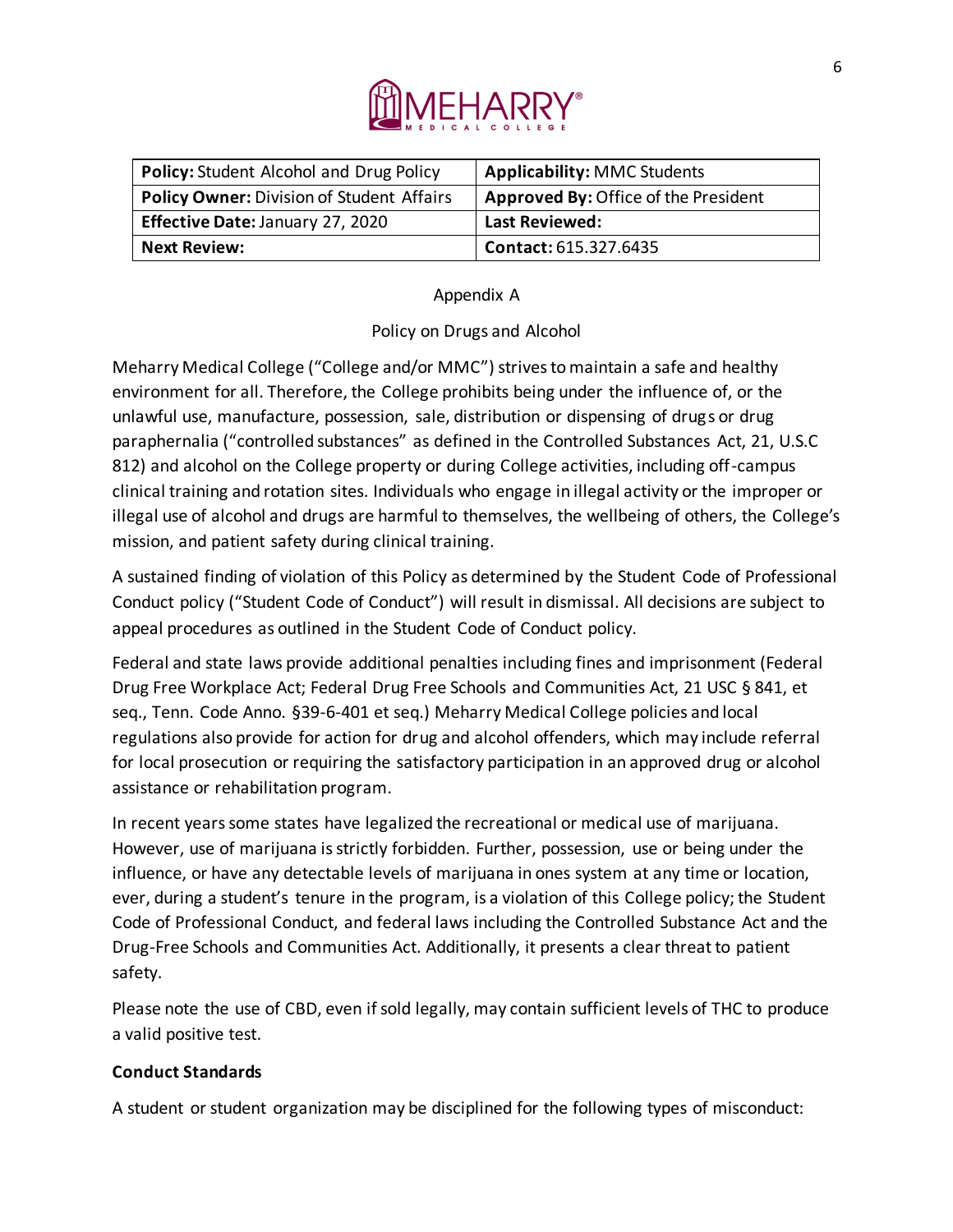

| <b>Policy: Student Alcohol and Drug Policy</b>   | <b>Applicability: MMC Students</b>          |
|--------------------------------------------------|---------------------------------------------|
| <b>Policy Owner: Division of Student Affairs</b> | <b>Approved By: Office of the President</b> |
| Effective Date: January 27, 2020                 | Last Reviewed:                              |
| <b>Next Review:</b>                              | <b>Contact: 615.327.6435</b>                |

· Using, manufacturing, possessing, distributing, selling, dispensing, or being under the influence of drugs or drug paraphernalia, if prohibited by federal, state, or local law; using or possessing a prescription drug if the prescription was not issued to the student; or distributing or selling a prescription drug to a person to whom the prescription was not originally issued.

· Consuming, possessing, distributing, manufacturing, selling, dispensing, or being under the influence of alcoholic beverages, fi prohibited by federal, state, or local law.

## **Disciplinary Sanctions**

The College will impose disciplinary sanctions on students who violate College standards of conduct. Students should also be aware that violation of federal, state, or local law may subject them to criminal prosecution. Conviction may result in fines, imprisonment, and revocation or loss of eligibility to receive federal student aid (grants, loans, or work-study) and other privileges.

College imposed discipline may include sanctions up to and including dismissal, in addition to referral for criminal prosecution. Disciplinary sanctions may include required participation in a treatment, counseling, or other approved rehabilitation program.

## **Financial Assistance**

Students convicted of drug offenses committed while receiving Title IV federal funding may be ineligible for federal financial aid for one or more years from eh date of conviction. For additional information, visit www.studentaid.ed.gov.

#### **Resources**

Meharry is an institution whose mission is commitment to healing. The College recognizes that alcohol and other drugs abuse is a preventable and treatable condition and as stewards of healing, the College has the responsibility to facilitate prevention activities and offer treatment to students who are affected by alcohol and other drug abuse issues. Meharry encourages all students with drug and/or alcohol abuse problems to seek help voluntarily and favors the earliest possible intervention. Meharry will make referral services available to students upon their request.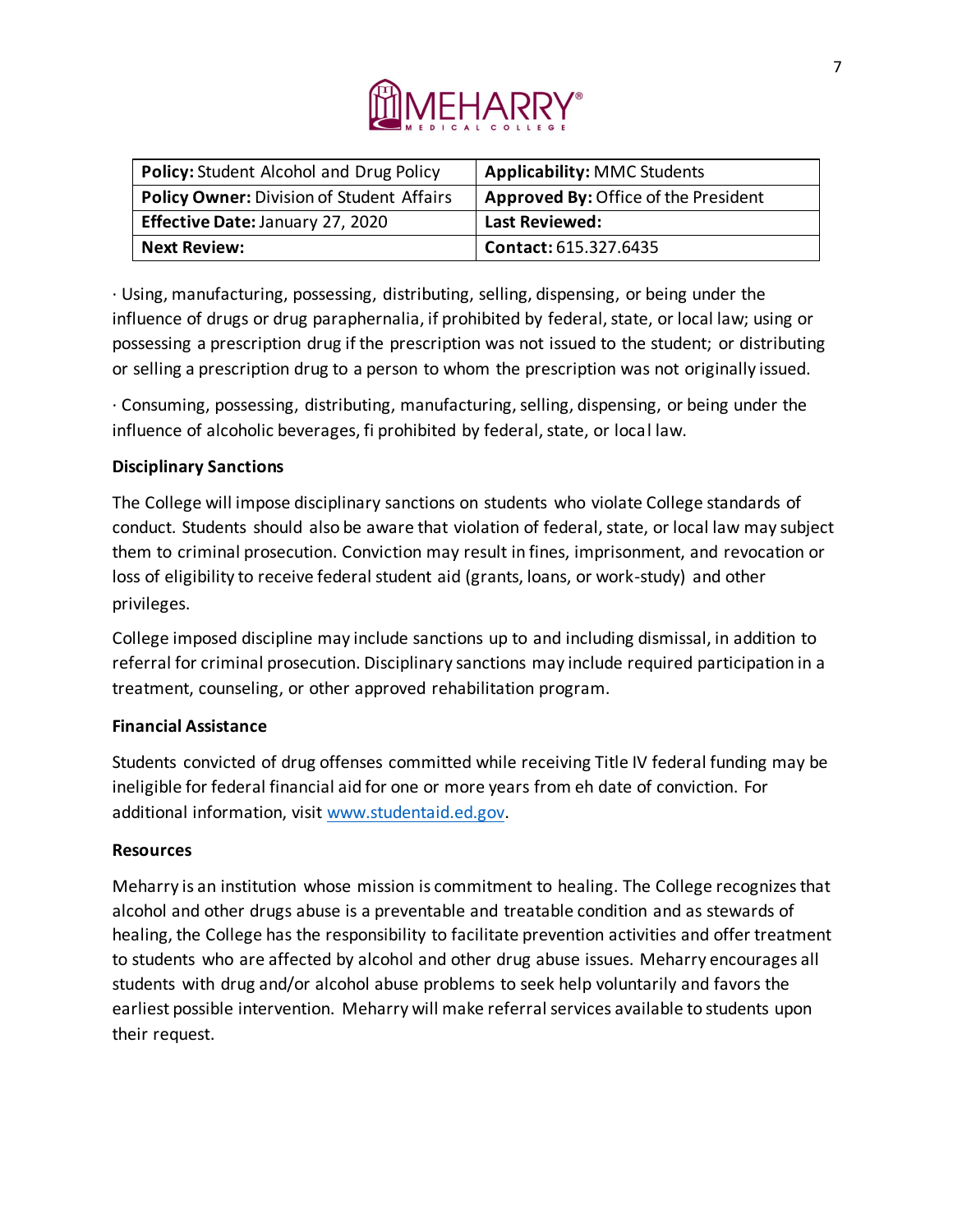

| <b>Policy: Student Alcohol and Drug Policy</b>   | <b>Applicability: MMC Students</b>          |
|--------------------------------------------------|---------------------------------------------|
| <b>Policy Owner: Division of Student Affairs</b> | <b>Approved By: Office of the President</b> |
| <b>Effective Date: January 27, 2020</b>          | <b>Last Reviewed:</b>                       |
| <b>Next Review:</b>                              | <b>Contact: 615.327.6435</b>                |

Aid to impaired students' programs are administered or facilitated through the approved Tennessee Health Related Boards Peer Assistance Program (PAP). These programs can be coordinated through the College's Counseling Services.

| What is CBD?                                                                                                                                                                                                                                                                                                                                                                                                                        | Can you have a positive drug test from using<br>CBD products?                                                                                                                                                                                                                                                                                                                                                                                                                                                                             |
|-------------------------------------------------------------------------------------------------------------------------------------------------------------------------------------------------------------------------------------------------------------------------------------------------------------------------------------------------------------------------------------------------------------------------------------|-------------------------------------------------------------------------------------------------------------------------------------------------------------------------------------------------------------------------------------------------------------------------------------------------------------------------------------------------------------------------------------------------------------------------------------------------------------------------------------------------------------------------------------------|
| CBD is short for cannabidiol and is a<br>compound found in cannabis, which has<br>gained popularity over the last few years for<br>purported therapeutic properties. Advocates<br>claim to see positive changes when<br>combating anxiety, seizures, and<br>other issues, but the product and claims have<br>not been validated by the Food and Drug<br>Administration (FDA)                                                        | Yes. Although most CBD products claim to<br>have less than 0.3% THC, which is classified<br>as hemp, the products remain unregulated<br>making the assertion of THC levels unreliable<br>and the users vulnerable to a positive drug<br>test.                                                                                                                                                                                                                                                                                             |
| Are there medical benefits to using CBD<br>products?                                                                                                                                                                                                                                                                                                                                                                                | Is it possible to obtain a prescription for CBD<br>products from a physician or other<br>healthcare provider?                                                                                                                                                                                                                                                                                                                                                                                                                             |
| The FDA states, "Unlike drug products<br>approved by the FDA, unapproved CBD drug<br>products have not be subjected to FDA<br>review as part of the drug approval process,<br>and there has been no FDA evaluation<br>regarding whether they are safe and<br>effective to treat a particular disease, what<br>the proper dosage is, how they interact with<br>other drugs or foods, or whether they have<br>dangerous side effects. | Other an one prescription drug product<br>(https://www.fda.gov/news-events/press-<br>announcements/fda-approves-first-drug-<br>comprised-active-ingredient-derived-<br>marijuana-treat-rare-severe-forms) to treat<br>rare, severe forms of epilepsy, the FDA has<br>not approved any other CBD product, and<br>there is very limited available information<br>about CBD, including about its effects on the<br>body. Meharry strongly encourages students<br>not to risk a disruption in their academic and<br>professional progression. |

# CBD Frequently Asked Questions